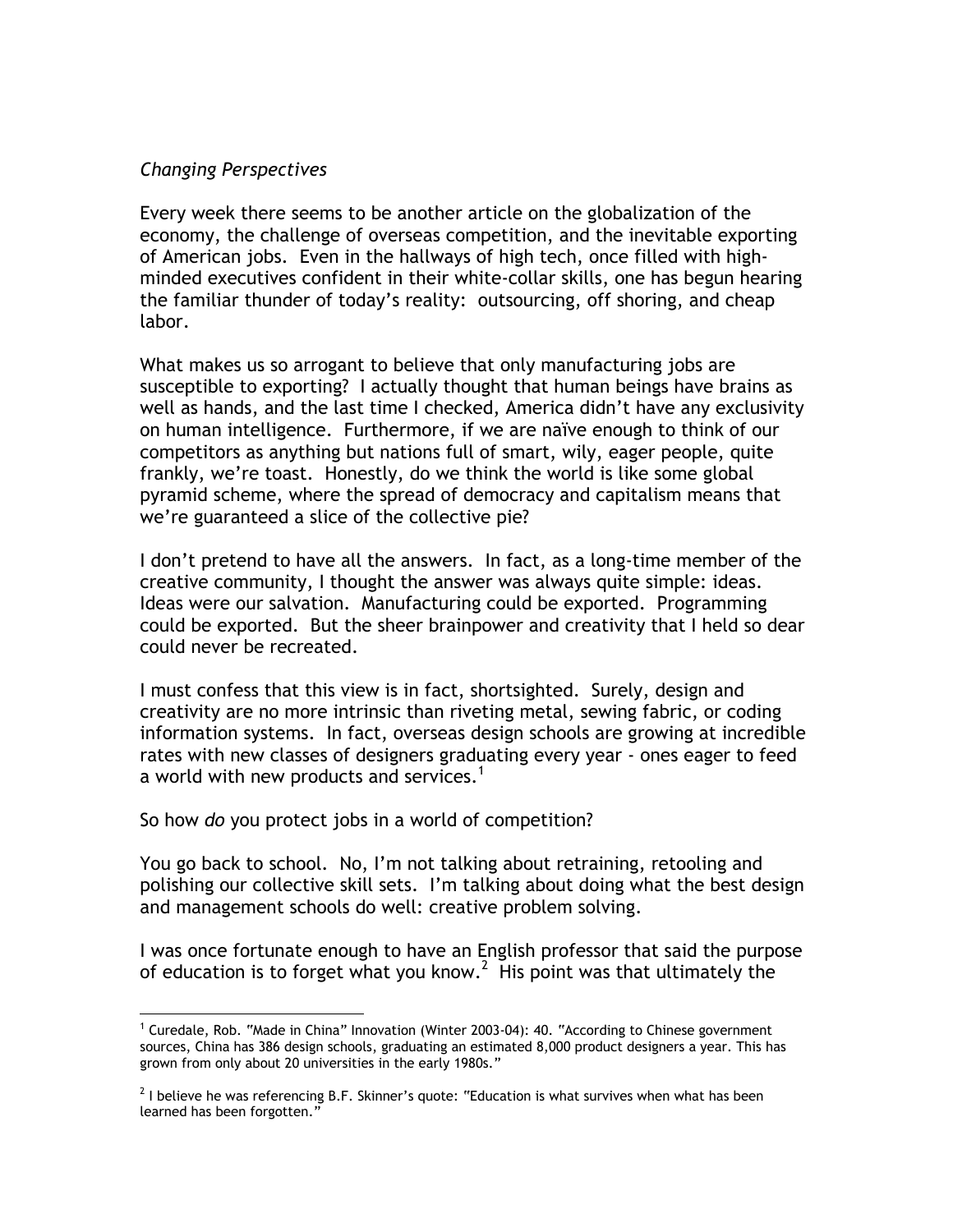specific themes or symbols don't matter much (we were reading D.H. Lawrence at the time). Rather, education is the *ability* one develops to gather insight in the future.

That got me to thinking about today's latest market pressures. So often, I see us searching for the specific answers, the panacea that will solve all our ills. We look to other cities. We look to new technologies. After a while, we get so frustrated, we begin to question everything. Maybe the solution to the problem isn't some new polymer, MEMS, fuel cells or even a new convention center. Surely, all of those things play a huge part, but maybe the best solution involves a change of perspective, an education in education, if you will.

At my previous firm, our clients hired us to build web sites, design new products, and to create dazzling marketing campaigns. Often times though, we discovered the most successful solutions when we *didn't* provide what the customer originally asked for. This happened when we questioned the problem, challenged the rationale, or flipped the equation. Our customers actually appreciated this as did their own. While they may have attributed our success to creativity, I tend to think it was more akin to a process of innovation.

Moreover, while innovation on its own is an incredible thing, innovation that's consistent and repeatable is extremely valuable. Still, the whole thing about innovation is that to make it consistent and repeatable, you have to question everything. All the time. Every time.

So the idea isn't to come up with a great idea. The idea is to come up with a *system* for creating great ideas. And that's what design schools are all about. Here's a problem: figure out how to solve it. Now solve the same problem with half the materials. Or now solve the same problem, but the solution must fit in a paper bag. Or now, solve the problem and have your friend build it blindfolded.

The fact of the matter is that in the real world, the problems are so complex that they can rarely be defined so neatly. All the while, the competitive landscape is changing so rapidly that our most valuable skills today may be rendered irrelevant tomorrow. What is needed in this dynamic ecosystem is talented people that can adapt at a moment's notice. Furthermore, our workforce needs new combinations of talents and technologies that yield unexpected solutions. "Happy accidents" don't happen in closed environments, rather, they happen when environments allow for unplanned possibilities. Finally, our organizations themselves need flexible structures that allow for unbridled creativity and speed. The rigid hierarchical structures

 $\overline{a}$